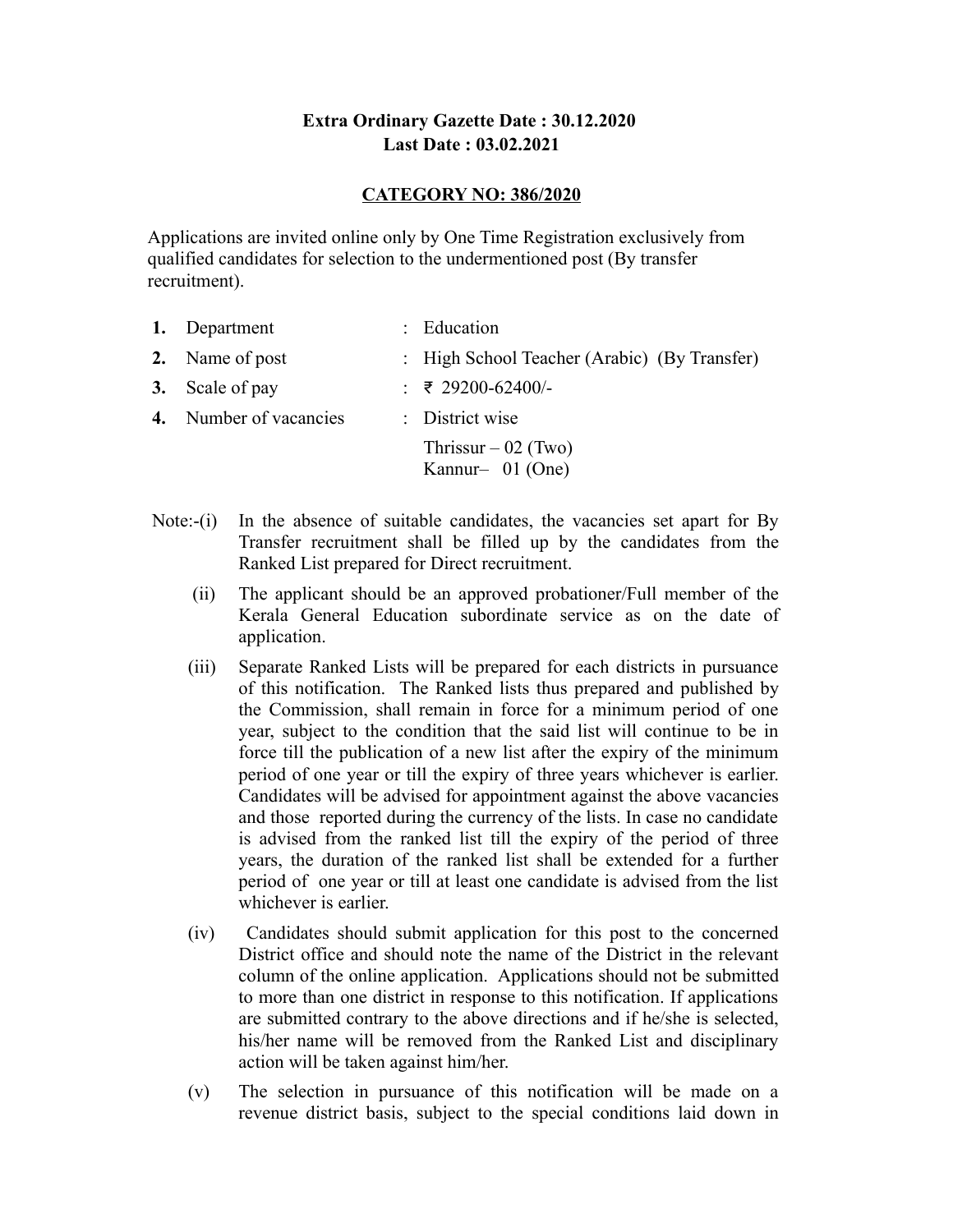G.O. (Ms)No.154/71/PD dated, 27.05.1971. A candidate advised for appointment in one revenue district from the Ranked List prepared is not eligible for transfer to another district unless he/she completes five years continuous service from the date of commencement of service in the former district. Even if transfer is allowed after five years, it will be subject to the rules in G.O(MS)No.4/61/PD, dated 02.1.1961. Candidates already in Government service holding the same post in any one district are prohibited from applying again for this post, but they can apply to higher posts when notified.

- (vi) The rules regarding the reservation of appointment contemplated in Rules 14 to 17 in Part II of the KS & SSR are not applicable to recruitment by transfer.
- **5.** Method of appointment : Recruitment by transfer from among the employees who have completed the prescribed service and are working as Clerk/Typist/Attender/ Office Attendant in General Education Department
- **6.** Age Limit : Not applicable.

#### **7. Qualifications:-**

 A) A Degree in Arabic or Arabic as one of the optional subjects under pattern II of Part III and B.Ed/B.T/L.T conferred or recognised by the Universities in Kerala.

OR

A Title of Oriental Learning in Arabic awarded or recognized by the Universities in Kerala and Certificate in Language Teacher's Training issued by the Commissioner for Government Examinations, Kerala.

Note:-(i) Post graduates in Arabic are also eligible to apply if they possess

B.Ed/B.T./L.T.

(ii) B.Ed should be in the concerned Language

(iii) The candidates who have acquired B.A(Arabic  $\&$  Islamic history) double main degree conducted by Calicut university are also eligible to apply for this post (G.O (Ms) No. 114/2018/GEDN dtd 16.08.2018)

 B)Must have passed the Kerala Teacher Eligibility Test (K-TET) for this post conducted by the Government of Kerala

**Exemption**: Candidates who have qualified CTET/NET/SET/M.Phil/Ph.D in the respective subjects and M.Ed. in any subject are exempted from acquiring TET (G.O. (P) No. 145/16/G.Edn. Dated 30.08.16 , G.O. (P) No. 206/16/G.Edn. Dated 08.12.2016 and G.O. (P) No. 15/2020/G.Edn. Dated 09.10.2020).

- Note: M.Phil in the concerned subject be the one awarded by any of the Universities in Kerala or recognised as equivalent by any of the Universities in Kerala.
- (2) The employees of the General Education Department who entered service before 31.03.2012 and have completed the prescribed period of service as clerk/Typist/Attender/Office Attendant are exempted from acquiring KTET qualification.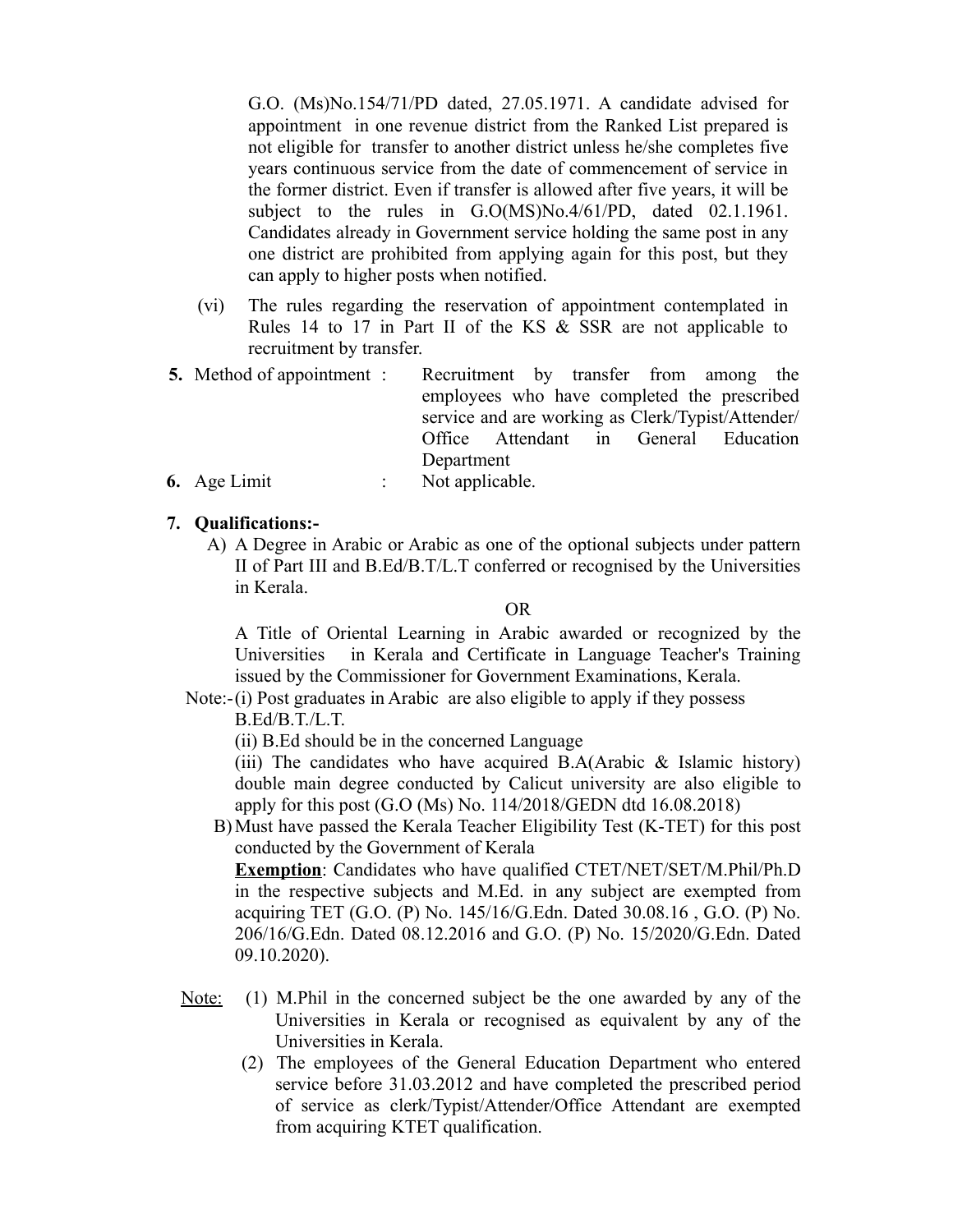- C) Service as Clerk/Typist/Attender/Office Attendant in the General Education Department with not less than 5 years as on the date of application. KS & SSR part II Rule 10 a (ii) is applicable for selection to this post. Candidates claiming equivalent qualification should produce relevant Government orders during verification to prove that the qualification claimed is equivalent to the prescribed qualification for the post.
- Note: Documents to prove qualification, date of birth and service have to be produced as and when called for. Candidates should obtain a Service Certificate (in original) in the form prescribed below from the Head of Office/Department and produce as and when called for.

### **SERVICE CERTIFICATE**

|               | Name of candidate                                                                              |  |
|---------------|------------------------------------------------------------------------------------------------|--|
| $\mathcal{L}$ | Name of post held by the applicant with scale of pay                                           |  |
| 3             | Name of the Department in which now working                                                    |  |
| 4             | Name of the Subordinate service to which the applicant belongs                                 |  |
| $\varsigma$   | Date of commencement of service and date of commencement of<br>probation                       |  |
| 6             | Whether the applicant is an approved probationer or full member of $\therefore$<br>the service |  |
|               | Community & Religion as entered in the Service Records (in the<br>case of SC/ST/OBC only)      |  |

### SERVICE PARTICULARS

| S <sub>1</sub><br>N <sub>o</sub> | Name of post<br>held | Period     |  | Length of service |            |  | Date of declaration of<br>Probation |  |
|----------------------------------|----------------------|------------|--|-------------------|------------|--|-------------------------------------|--|
|                                  |                      | From $ To$ |  | Year              | Month Days |  |                                     |  |
|                                  |                      |            |  |                   |            |  |                                     |  |
|                                  | <b>Total Service</b> |            |  |                   |            |  |                                     |  |

 Certified that the above details in respect of Shri/Smt …............................ who is an Approved Probationer/Full member of the ............................... subordinate service have been verified by me with service particulars as given in the Service Book of the Candidate and that they are found correct. Also certified that Shri/Smt …................... is eligible to apply for the post of High School Teacher (Arabic) - By Transfer as per the provisions contained in Rule 2 (13) of Part I, KS & SS Rule 1958.

Place : Signature Date : Name & Designation of the Head of Office (Office Seal)